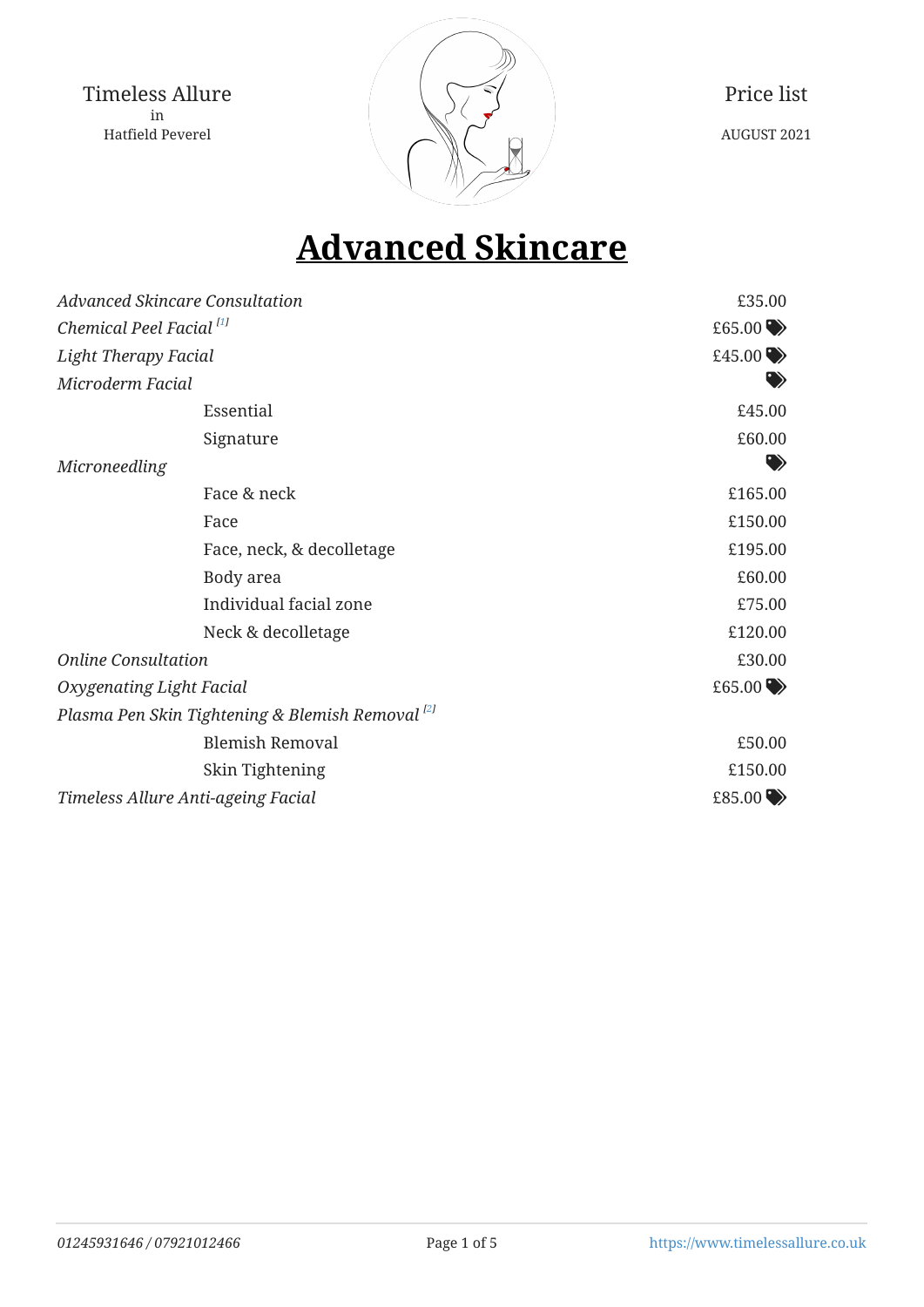

Price list AUGUST 2021

# **Facial**

<span id="page-1-0"></span>

| Chemical Peel Facial <sup>[3]</sup> | £65.00 $\blacktriangleright$ |
|-------------------------------------|------------------------------|
| Cinderella Facial                   | £50.00 $\rightarrow$         |
| Classic Facial                      | £45.00 $\rightarrow$         |
| Eve Taylor Aromatherapy Facial      | $\bullet$                    |
| Essential                           | £45.00                       |
| Signature                           | £65.00                       |
| Microderm Facial                    | ♥                            |
| Essential                           | £45.00                       |
| Signature                           | £60.00                       |
| Timeless Allure Anti-ageing Facial  | £85.00 $\rightarrow$         |
| Timeless Allure Galvaderm Facial    | £55.00 $\rightarrow$         |
| Timeless Allure Male Facial         | £55.00 $\rightarrow$         |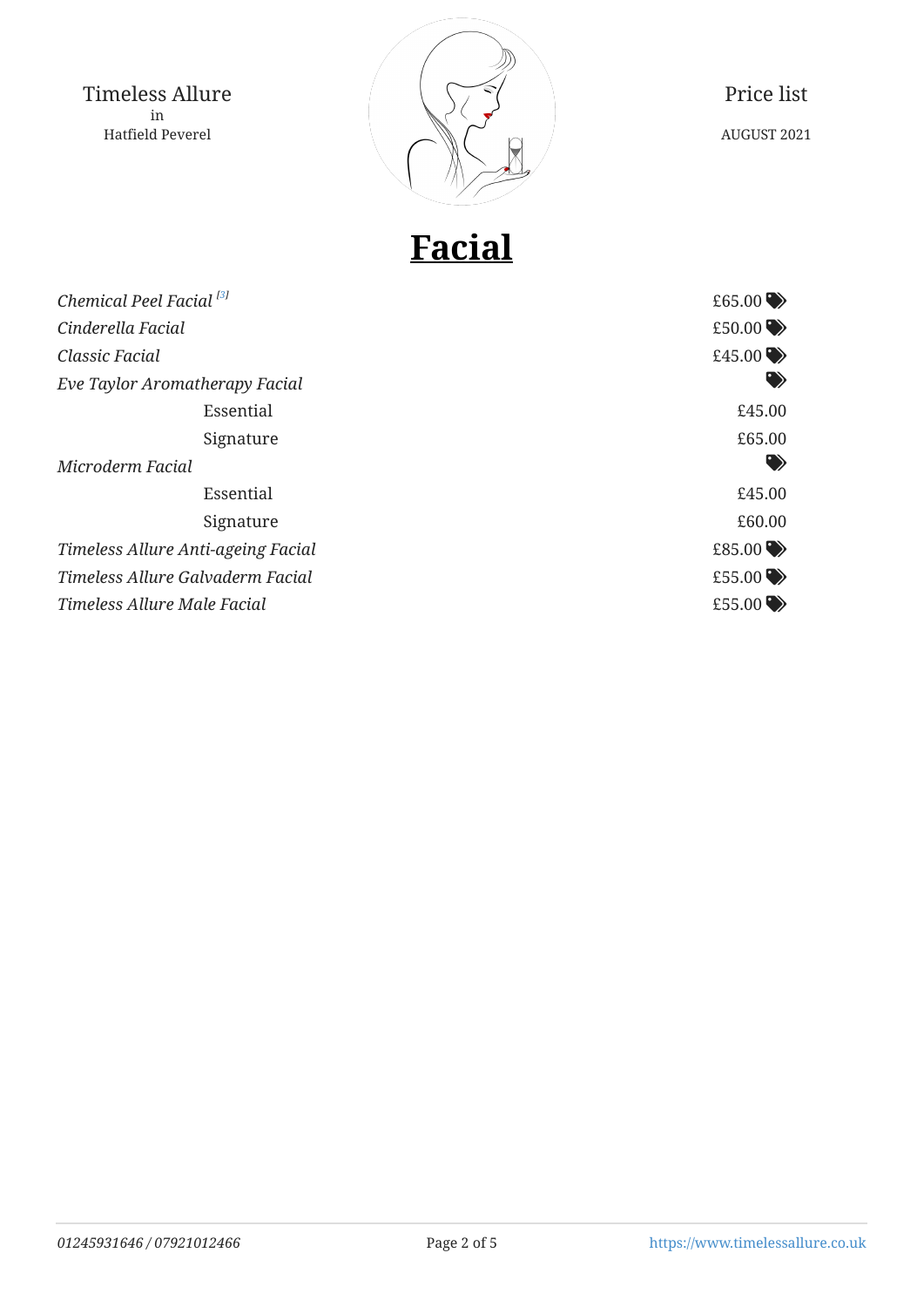

Price list AUGUST 2021

**Body**

*Eve Taylor Relaxing Full Body Treatment*  $685.00$ *Full Body Scrub & Rub*  $\leftarrow$  *E55.00* The Eve Taylor Purifying Back Treatment **EXACLE 2008** 239.00



# **Inch Loss**

*Body Contouring - Cavitation & RF*  $65.00$ *Focused Inch Loss Wrap*  $\triangle$  $\text{Shrinking Violet Body } \text{Wrap} \qquad \qquad \text{Stashrinking Violet } \text{Body } \text{Wrap}$ 

### **Massage**

| £39.00 |
|--------|
| £50.00 |
| £75.00 |
|        |
| £39.00 |
| £45.00 |
| £50.00 |
|        |
| £35.00 |
| £45.00 |
|        |
| £39.00 |
| £49.00 |
|        |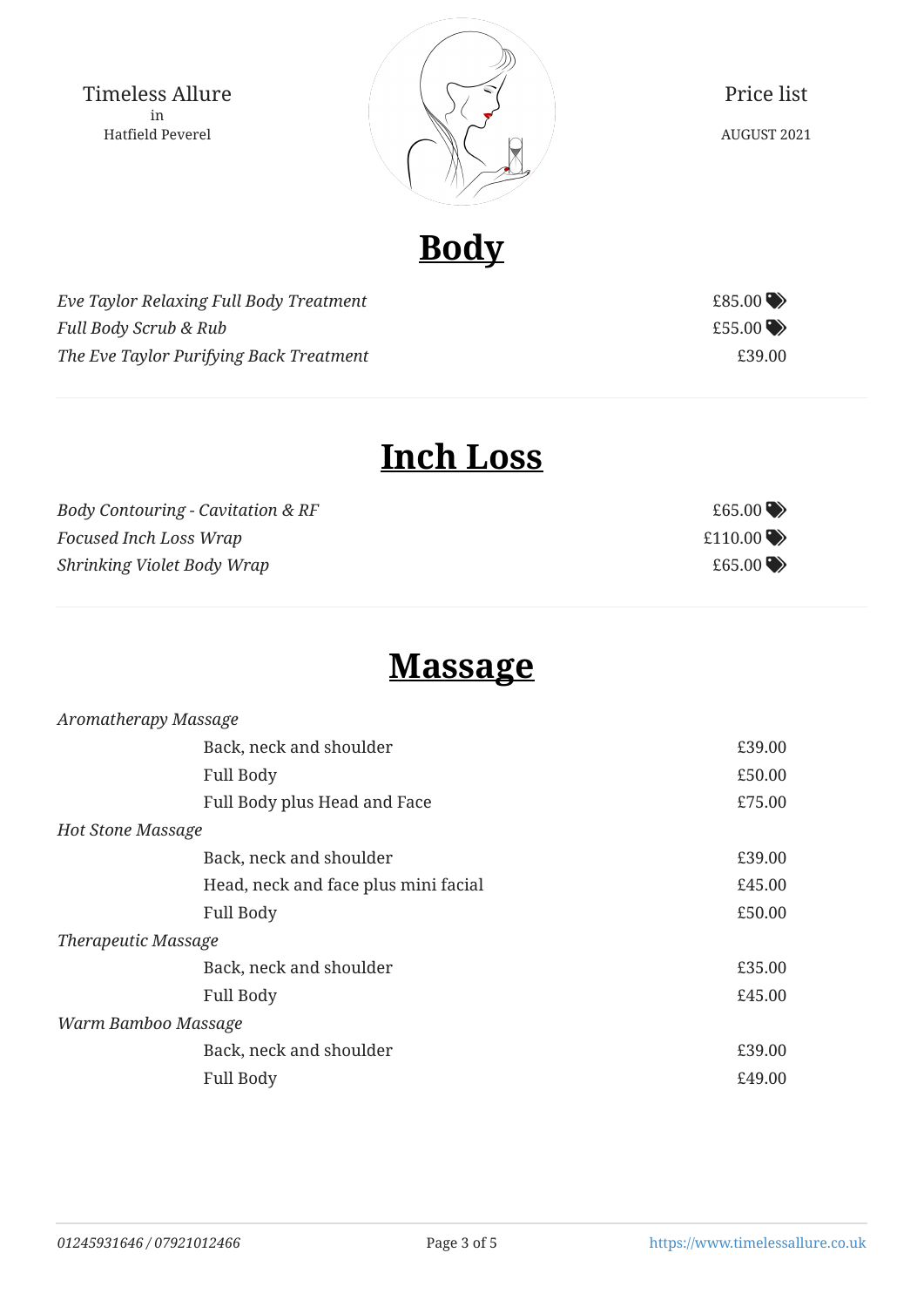

Price list AUGUST 2021

**Waxing**

#### *Body Waxing*

|                        | Underarm wax                  | £10.00 |
|------------------------|-------------------------------|--------|
|                        | Forearm wax                   | £12.00 |
|                        | Full Arm wax                  | £15.00 |
|                        | Half Leg wax                  | £16.00 |
|                        | <b>Back wax</b>               | £25.00 |
|                        | Back Neck & Upper Arm wax     | £30.00 |
|                        | Small of Back wax             | £16.00 |
|                        | Chest wax                     | £30.00 |
|                        | Back & Chest wax              | £49.00 |
|                        | Abdomen wax                   | £10.00 |
| <b>Facial Waxing</b>   |                               |        |
|                        | Upper Lip or Chin wax         | £6.50  |
|                        | Upper Lip & Chin wax          | £10.00 |
|                        | Cheeks wax                    | £6.50  |
|                        | Cheeks & Chin wax             | £10.00 |
|                        | Lower Face wax                | £14.00 |
|                        | Nostril or Ear wax            | £10.00 |
|                        | Nostril & Ear wax             | £14.00 |
|                        | Eyebrow wax (not shape)       | £8.00  |
|                        | Eyebrow & Lip wax             | £14.00 |
| Female Intimate Waxing |                               |        |
|                        | Basic Bikini wax              | £12.00 |
|                        | High Bikini wax               | £18.00 |
|                        | Thong wax                     | £25.00 |
|                        | Brazilian (Landing Strip) wax | £30.00 |
|                        | Hollywood (All Off) wax       | £30.00 |